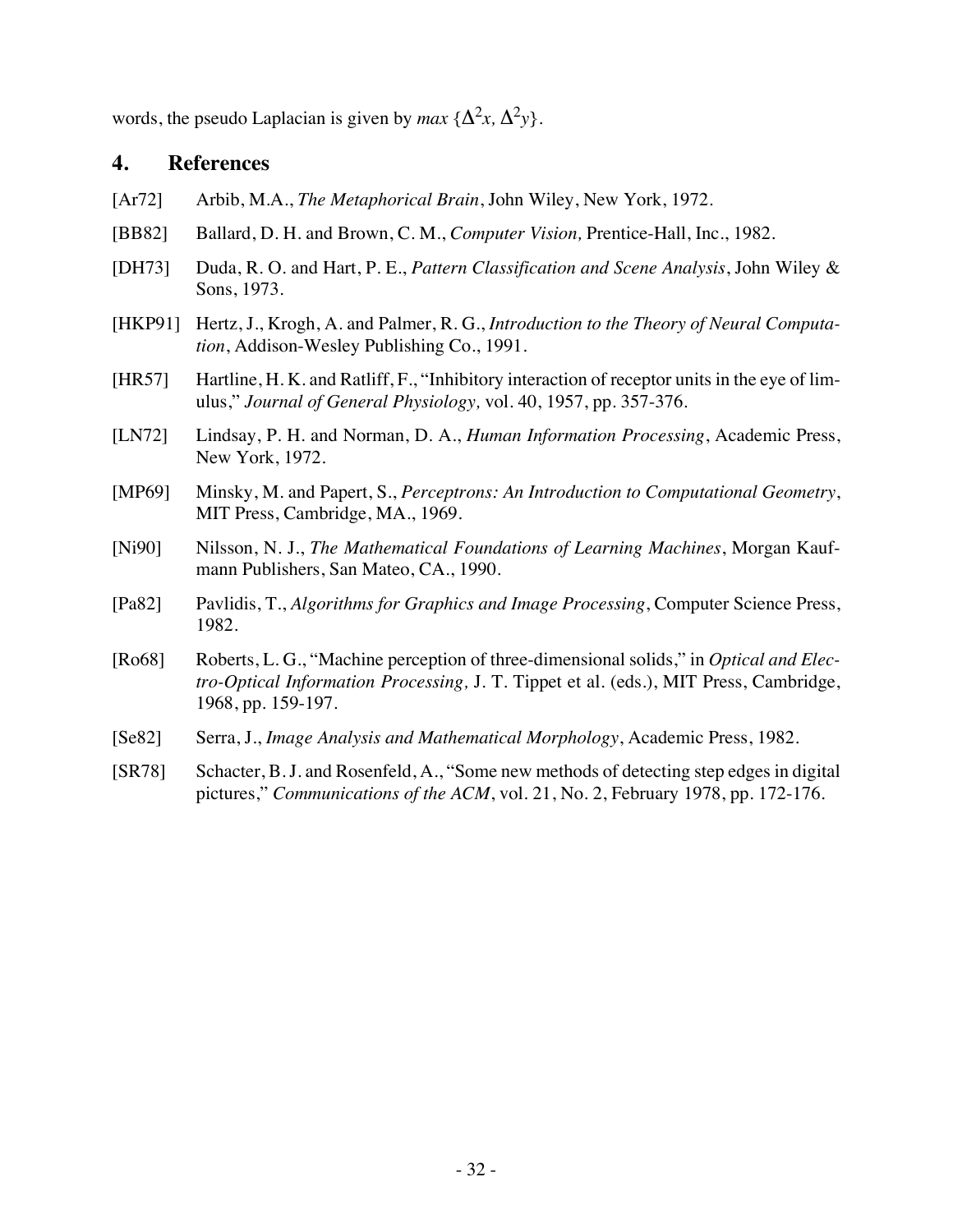puted by an operator. Therefore we can divide, if we like, the above Laplacian by 9 to obtain:

$$
L(e) = (a+b+c+d+e+f+g+h+i)/9 - e.
$$

Here we recognize that the first term is the value of the pixel *e* when it is smoothed with a 3x3 window. The second term is just the negative of the pixel *e*. If we let *S*(*e*) denote the smoothed picture at *e* and *N*(*e*) the *negative* of a picture at *e*, then we see that:

$$
L(e) = S(e) + N(e).
$$

In other words, the Laplacian can be viewed as the superimposition of a *blurred positive* with a *sharp negative*. Indeed, photographers were using these types of techniques (which they called *unsharp-masking*) in their laboratories to experiment with special effects years before computer scientists used them for image processing applications and before neural physiologists discovered neural networks in biological organisms that computed such functions. Let us now consider some other functions or interpretations of the Laplacian and some of its variations.

To simplify the explanation consider a one dimensional picture or a slice of a two-dimensional picture and let the light intensity function denoted by  $f(x)$  be a simple



Fig. 3.4 Using the Laplacian to simulate lateral inhibition.

step function as illustrated in Figure 3.4 (a). Furthermore let us discretize the function so that *x* only takes on values along the vertical dotted lines thus simulating pixels. The discrete Laplacian at a point *x*, denoted by  $L(x)$ , then is equal to the sum of the values of f at the neighboring point of *x* minus twice the value of *f* at *x*. The Laplacian of  $f(x)$  is shown in Fig. 3.4 (b) and its absolute value,  $|f(x)|$ , is given in Fig. 3.4 (c). Note that if we threshold this function appropriately we can use the Laplacian to extract the boundary of the pattern. Fig. 3.4 (d) shows what happens when we subtract the Laplacian from the original function, i.e.,  $f(x)$ - $|f(x)|$ . Note that the result has the same form as the output of the lateral inhibition neural network of Fig. 3.3. Therefore the Laplacian can also be used in this manner to simulate lateral inhibition.

In general then the Laplacian is used for image enhancement as well as boundary extraction and edge detection. There are many variations of the basic Laplacian that researchers have investigated in their search for operators that do basically the same thing but with varying degrees of robustness to noise [SR78]. We mention here only one such variant which is called the *pseudo-*Laplacian. Consider again the 3X3 window operator of Fig. 2.1. If we denote the *x*-component of the Laplacian by  $\Delta^2 x = (f+d)$ -2*e and the* y-component by  $\Delta^2 x = (b+h)$ -2*e* then the pseudo-Laplacian is given by the maximum of the two rather than their sum as in the ordinary Laplacian. In other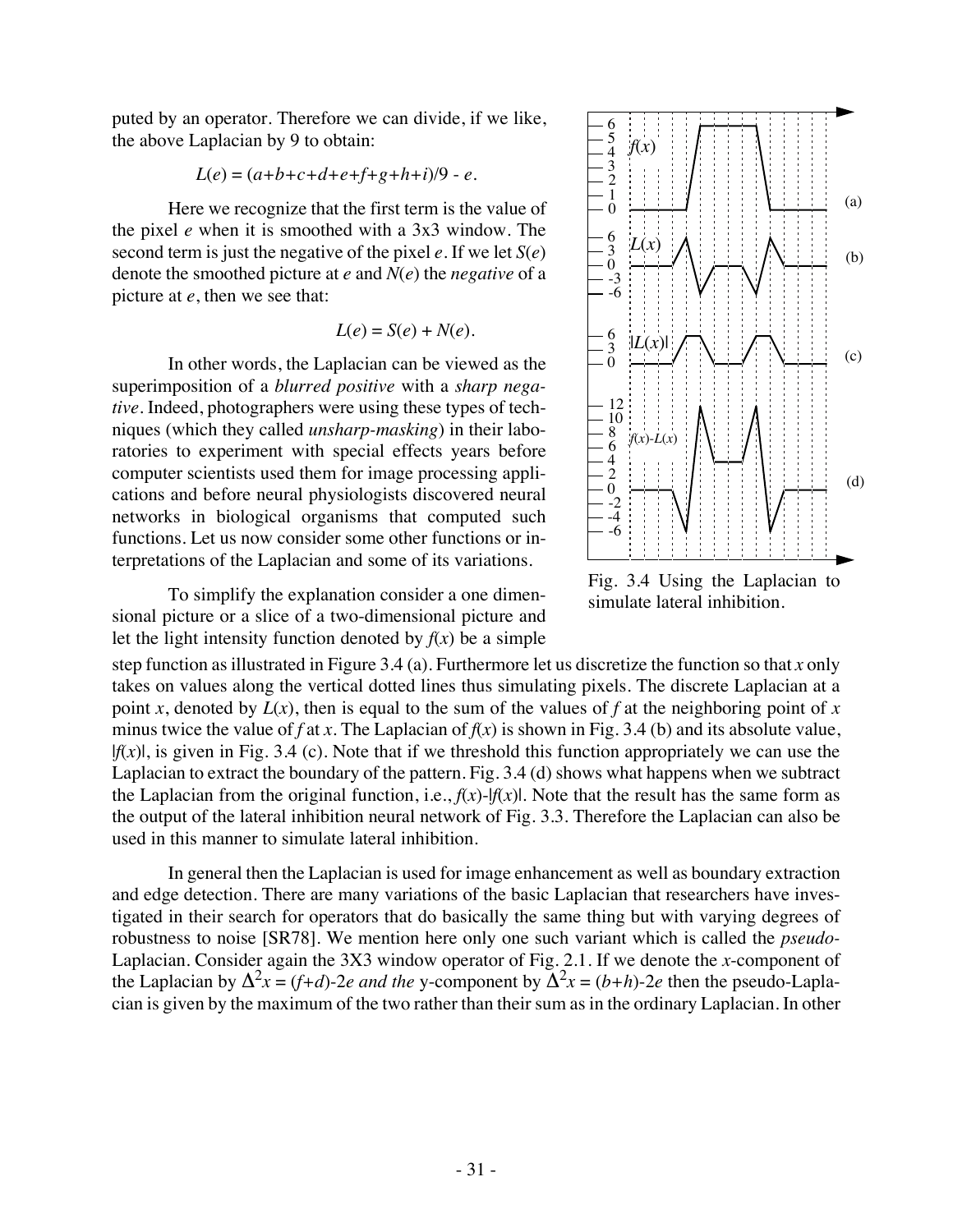

Fig. 3.3 A lateral inhibition network with parameters set to simulate the output of the eye of *Limulus.*

times the value of the center pixel *e*. Instead of using the 4-neighbors we can just as well use all the 8-neighbors and define the Laplacian as follows:

$$
L(e) = (a+b+c+d+f+g+h+i) - 8e.
$$

Furthermore, this expression is not changed if we add *e* inside the parenthesis and subtract *e* outside the parenthesis to obtain:

$$
L(e) = (a+b+c+d+e+f+g+h+i) - 9e.
$$

Finally we remark that in almost all image processing algorithms the absolute values of pixel values are not important. What counts are the relative values because no matter what the absolute values are the picture intensity is scaled by a gain control to suit the viewer. Therefore we can multiply or divide all the pixel values in a picture at will without changing the inherent structure com-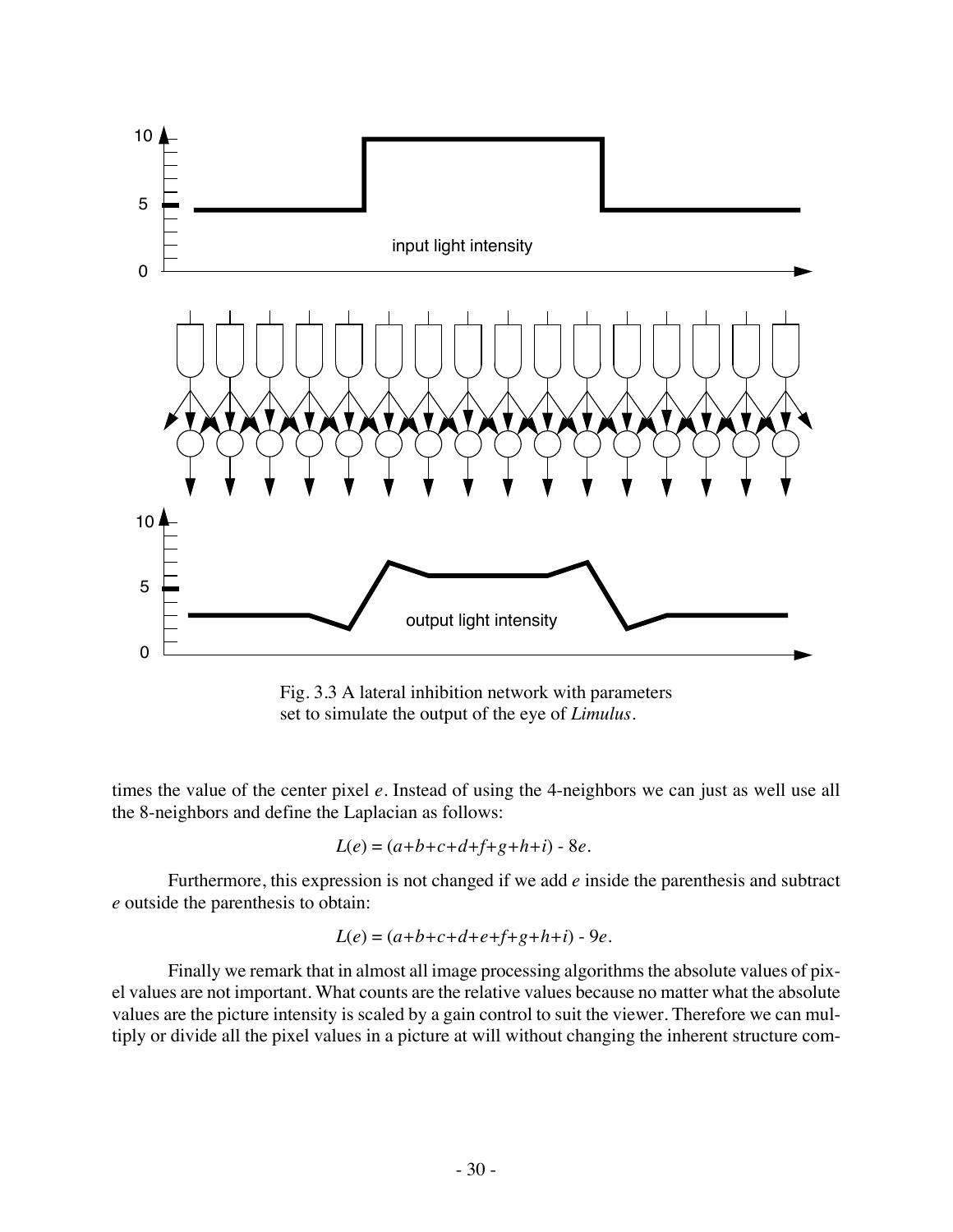

Fig. 3.1 A receptor cell.

Fig.3.2 A neural cell.

reduction. For example, by setting the weights in the neural cell of Fig. 3.2 as follows:  $w_1 = w_3$  =  $-0.2$  and w<sub>2</sub> = 1.0 and combining many such cells together in parallel, in one-to-one correspondence with an array of receptor cells, we can simulate the lateral inhibition behaviour of the eye of the limulus crab by connecting the output of the receptor cells not only to their corresponding neural cell but also to the neural cell's neighbors as illustrated in Fig. 3.3. Of course we are free to chose whatever values of the weights we want in order to obtain useful results in image enhancement. However with the values shown we obtain very close agreement with the results of the physiological experiments performed by Hartline and Ratliff [HR57].

### **3.2 The Laplacian**

Let us return briefly to the continuous light intensity model of spatial vision and let  $g(x,y)$ be as before a single-valued two dimensional function denoting the light intensity across the field of vision. Another excellent mathematical tool for detecting some form of change in a two-dimensional function is the two-dimensional second derivative operator or *Laplacian* defined as:

$$
L(x,y) = \partial^2 g(x,y) / \partial x + \partial^2 g(x,y) / \partial y.
$$

A question that immediately arizes after a discussion of the gradient operator is: what exactly are the effects of performing such an operation on a light intensity function  $g(x,y)$ . To see this in a clear way it is more convenient to examine the Laplacian in its digital approximation form. In the discrete case let us denote  $L(x, y)$  by  $L(e)$ , the approximate discrete Laplacian evaluated at pixel *e*. Accordingly let us see if we can first approximate the term  $\frac{\partial^2 g(x,y)}{\partial x}$  using only a 3x3 window operator as used in spatial differentiation in Fig. 2.1. If the derivative along the row of pixels *def* measures the rate of change then the Laplacian must measure the rate-of-the-rate of change. Now in the gradient operator the rate of change along the row of pixels *def* at pixel *e* was measured approximately by the term *f-d*. Note that a 3x3 window actually allows us to measure the rate of change twice and at two neighboring locations on each side of pixel *e*. One such measure is *e-d* and the other is *f-e*. Therefore we can measure the term  $\partial^2 g(x, y) / \partial x$  using (*f-e*)-(*e-d*) which is equivalent to *f+d-2e.* We could average such a function over the three rows in the 3x3 window but more clarity will be obtained in this case if we leave it as it is. Similarly, we may approximate  $\partial^2 g(x,y)/\partial y$ by (*b-e*)-(*e-h*). The digital Laplacian then becomes:

$$
L(e) = (b+d+f+h) - 4e.
$$

Note that the function *L*(*e*) adds the pixel values of the *4-neighbors* of *e* and subtracts 4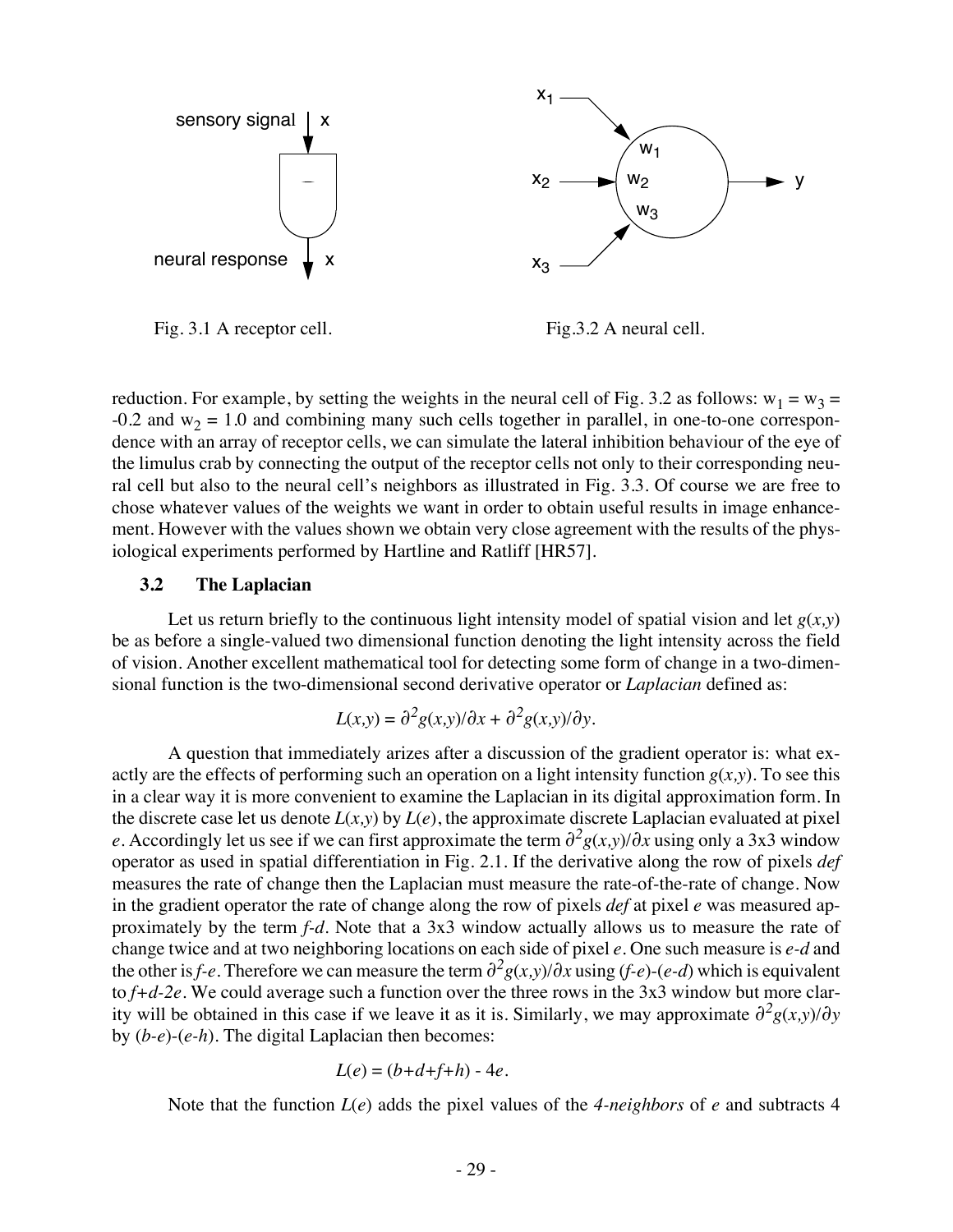are set to one.

One may wonder if it is possible to differentiate a digital image with only a 2 by 2 operator and indeed the answer is in the affirmative. The so-called *Roberts Cross Operator* [Ro68] is one such procedure. In this operator our two chosen directions for measuring change are orthogonal to each other but not parallel to the x and *y* axes. The directions are instead, *x*+*y* and *y*-*x*. This choice is more natural for a 2 by 2 window and simplifies the algorithm further. Thus using the 2 by 2 window illustrated in Fig.2.2 the *Roberts Cross Operator* R*p*(e) under the *p*-norm, for *p*=2 and 1 respectively is given by

$$
R_2(e) = [(e-i)^2 + (f-h)^2]^{1/2}
$$
 and  

$$
R_1(e) = |e-i| + |f-h|.
$$

## **3. Why Not Second Derivatives?**

If we can take the first derivative of a picture why not the second? In this section we explore this idea but first we take a short detour through the field of *neural networks*. Simple and clear introductions to the physiological aspects of neural networks can be found in Chapter 2 (*Neural Information Processing*) of [LN72] and in Chapter 1 of [Ar72]. An introduction to the geometrical aspects of neural networks with emphasis on which properties of a digital image can and cannot be computed with a given structural model of a neural network, can be found in [MP69]. A readable introductory exposition of the fundamental mathematical aspects of learning with neural networks is given in [Ni90]. An excellent account of the theory of neural computation from the statistical mechanics point of view can be found in [HKP91].

### **3.1 Neural Networks**

A neural network is a network of *receptor* and *neural cells*. Some useful models of neural cells are illustrated in Figs. 3.1 and 3.2. Fig. 3.1 depicts a model of a *receptor cell*. Such a cell receives one input stimulus in the form of light or any other sensory stimulation, represented as a number *x*, and delivers one output of neural response (either in terms of a voltage, a current, or a rate of firing of impulse waveforms) represented by the same number *x*. Fig. 3.2 illustrates the model for a neural cell, in some sense the main component of neural networks. In general such a cell receives *d* inputs (typically neural responses from either receptor cells or outputs of other neural cells) represented by the numbers  $X = (x_1, x_2,..., x_d)$  and delivers one output denoted by the number *y*. The neural response *y* of a neural cell is a weighted linear combination of the inputs X. With each element  $x_i$  of the vector X is associated a weight  $w_i$  which is a real number. Then,  $y =$  $w_1x_1 + w_2x_2 + ... + w_dx_d$ . The weight w is also called the gain and the connection is called either *inhibitory* or *excitatory* depending on whether the sign of w is either negative or positive, respectively. By connecting receptor cells and neural cells in a network and setting the weights to appropriate values we can obtain artificial neural networks that can simulate a variety of behaviors observed in biological neural networks.

Much of the knowledge of how visual receptors work in biological systems come from studies done on *Limulus*, the horseshoe crab, by Hartline and Ratliff [HR57]. They showed that the response of a cell can be diminished by exciting a neighboring cell. This simple idea, known as *lateral inhibition*, has become one of the most important mechanisms in sensory information processing and provides all the necessary computing power to perform image enhacement and data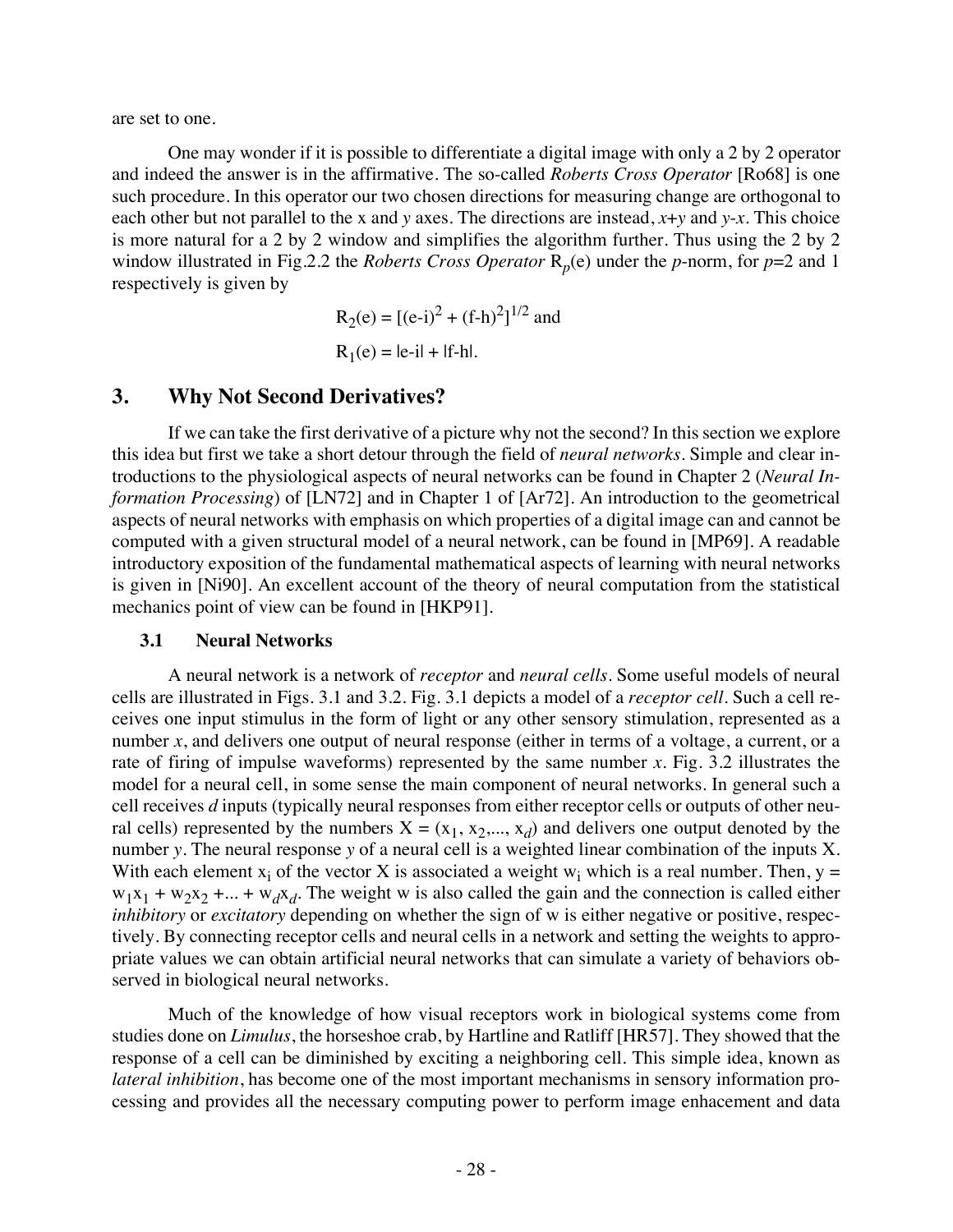

Fig. 2.1 A 3x3 window operator used in *spatial differentiation.*



Fig. 2.2 A 2x2 window operator used in the *Roberts Cross Operator*.

*p*-norm or *p*-*Minkowski metric* of its components, denoted by,  $|\nabla(x,y)|$ , is defined as

$$
|\nabla_p(x,y)| = {\{|\Delta(x)|^p + |\Delta(y)|^p\}}^{1/p}.
$$

Thus for the  $L_2$  norm the magnitude of the gradient is given by,

$$
|\nabla_2(x,y)| = \{ [\Delta(x)]^2 + [\Delta(y)]^2 \}^{1/2},
$$

and for the  $L_1$  norm the magnitude of the gradient is given by,

$$
|\nabla_1(x,y)| = |\Delta(x)| + |\Delta(y)|.
$$

Let us turn now to the case of two-dimensional digital pictures. As with smoothing we will use a 3x3 window operator with the standard notation for the labels of the pixels as illustrated in Fig. 2.1. If we are interested in measuring the change in the *x* direction at pixel *e*, then it is reasonable to take the difference between the values of *f* and *d*. On the other hand this function ignores the information that the pixels in the first and third rows contain. Therefore it seems reasonable to incorporate *c* - *a* as well as *i* -*g*. Let  $S_x$  and  $S_y$  denote the digital approximation of  $\Delta(x)$  and  $\Delta(y)$ , respectively. Then we define:

$$
S_{x} = (c + f + i) - (a + d + g)
$$
  
\n
$$
S_{y} = (a + b + c) - (g + h + i).
$$

The magnitude of the gradient approximation under the  $L_2$  norm then becomes

$$
S = [S_x^2 + S_y^2]^{1/2}.
$$

Although the above expressions use the first and third rows for estimating the change at pixel *e* it is sometimes felt that more weight should be given to the central row and column. Accordingly the above expressions are generalized as follows:

$$
S_{\chi} = (w_{13}c + w_{22}f + w_{33}i) - (w_{11}a + w_{21}d + w_{31}g)
$$
  

$$
S_{\chi} = (w_{11}a + w_{12}b + w_{13}c) - (w_{31}g + w_{32}h + w_{33}i).
$$

where  $0 \le w_{ii} \le 1$ , i=1,2,3. It is customary to make the weights of pixels d, b, h and f equal to two and the rest equal to one. However in practice one notices little difference if all the weights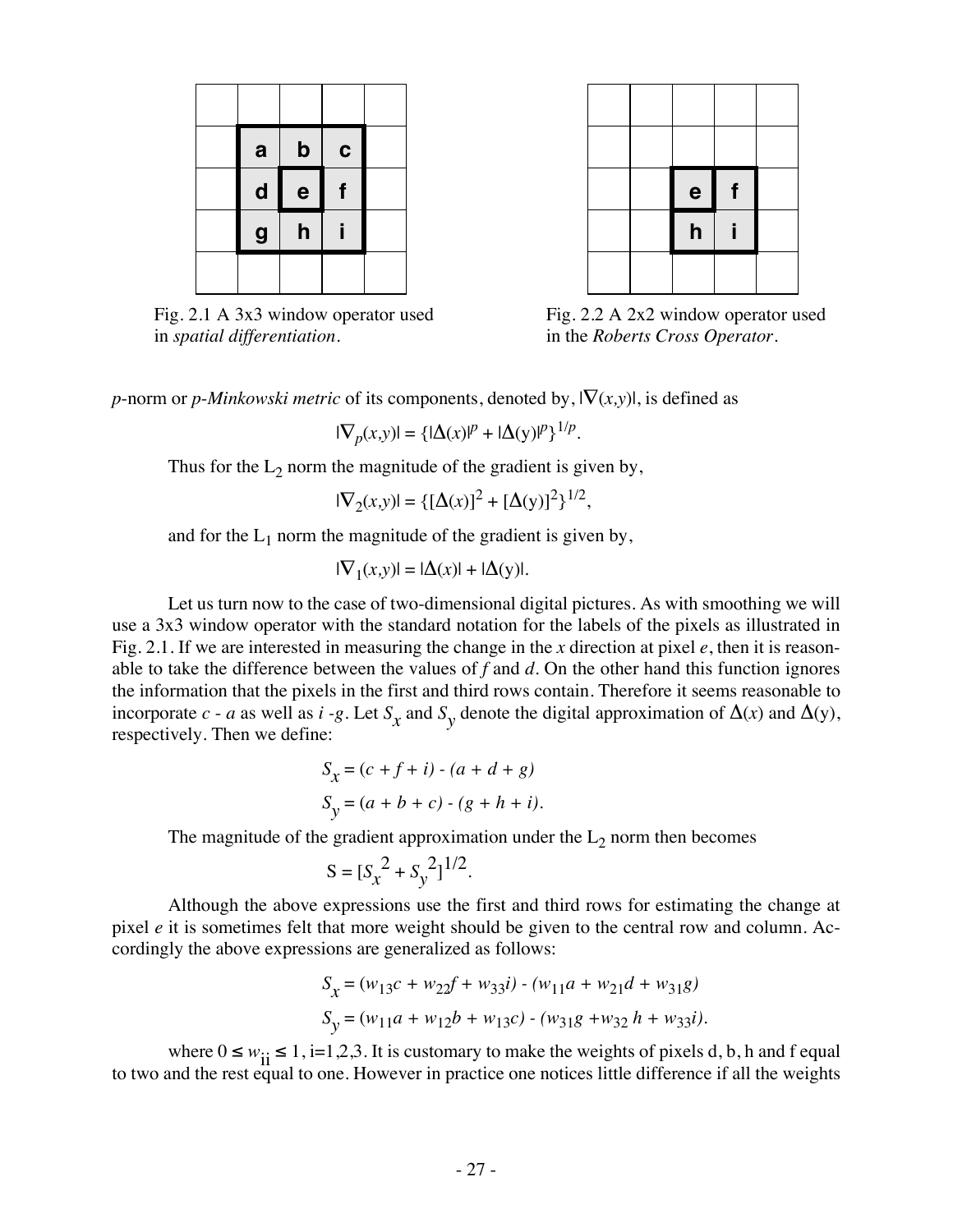

Fig. 1.1 Idealized one dimensional contour extraction.



Fig. 1.2 Contour extraction from a noisy waveform combining smoothing.

tion is the *gradient* defined as:

$$
\nabla(x,y)=[\partial~g(x,y)/\partial x]~i+[\partial~g(x,y)/\partial y]~j.
$$

This function being a vector has both a magnitude and a direction. Let  $\Delta(x) = \partial g(x, y)/\partial x$ and  $\Delta(y) = \partial g(x,y)/\partial y$ . Then the direction of  $\nabla(x,y)$  is given by  $\theta = \tan^{-1}(\Delta(x)/\Delta(y))$ . While the direction  $\theta$  is useful in image processing it is more often the magnitude of  $\nabla(x,y)$  that is employed. Such is the case here. Several *norms* are used to measure the magnitude of  $\nabla(x,y)$  but the L<sub>1</sub> and  $L_2$  norms are the most commonly used. Given the function  $\nabla(x,y)$ , its magnitude measured by the